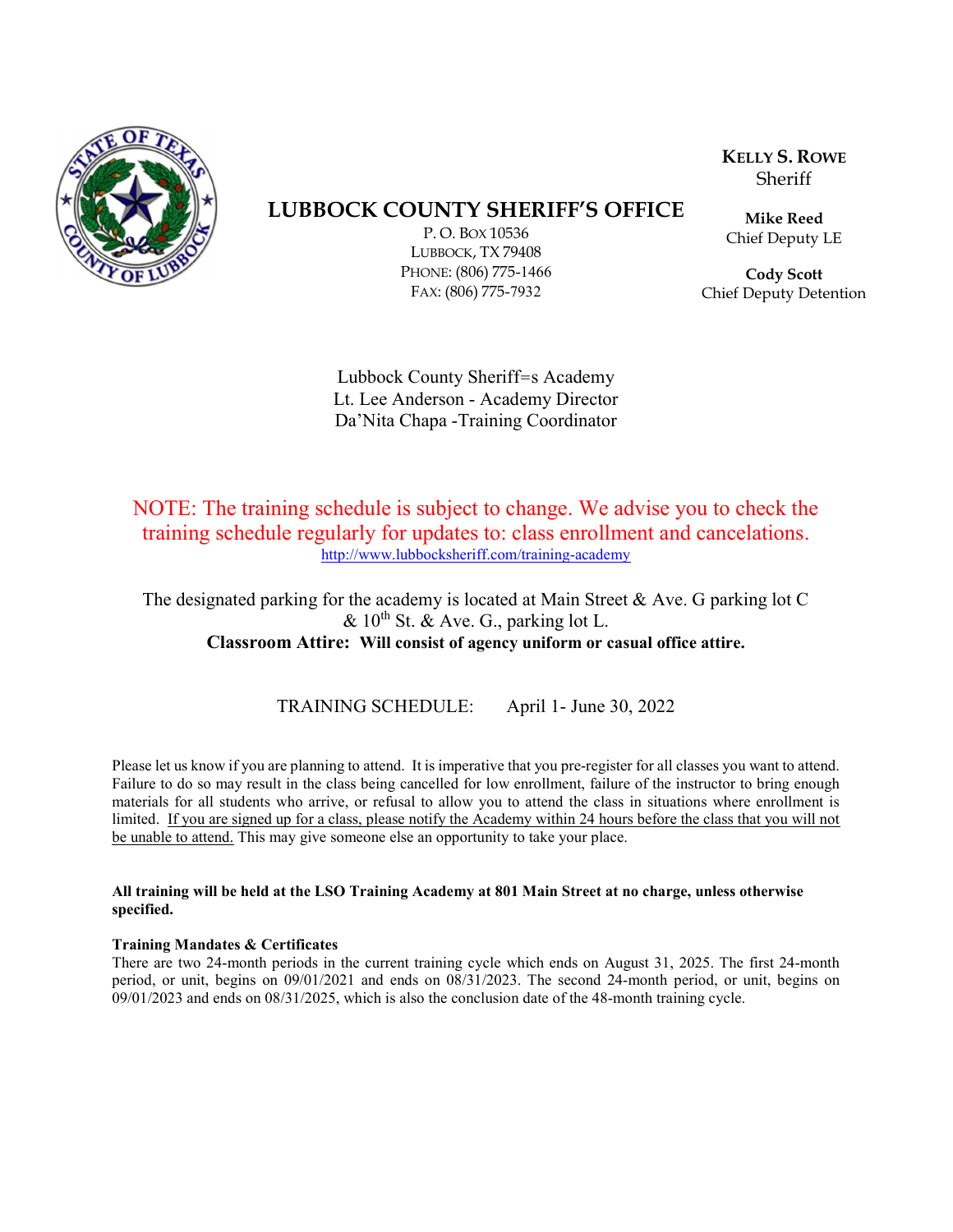# April Training

|             | THE BELOW COURSE #1120 NOW HAS A FULL REGISTRATION:                                                                                                                                                                                                                                                                                                 |          |           |  |  |
|-------------|-----------------------------------------------------------------------------------------------------------------------------------------------------------------------------------------------------------------------------------------------------------------------------------------------------------------------------------------------------|----------|-----------|--|--|
| April 4-26  | <b>Basic County Correction Officer</b><br>Course $\#1120$<br>(A \$20.00 State Exam Fee for other than LSO Officers)<br>Instructor(s): LSO Instructors<br><b>Registration Deadline 3/21/22</b>                                                                                                                                                       | 128 hrs. | 8am-5pm   |  |  |
|             | <b>Student Pre-Requisites: Refer to TCOLE Rule 217.1-Minimum Standards</b><br>for Enrollment and Initial Licensure<br>Must provide the Academy with a "DECLARATION OF LICENSING<br><b>COURSE ENROLLMENT ELIGIBILITY FORM", prior to enrollment.</b><br>The DOLCEE Form can be found on the Lubbock County Website under<br><b>Training Academy.</b> |          |           |  |  |
|             |                                                                                                                                                                                                                                                                                                                                                     |          |           |  |  |
| April 6     | Basic Human Trafficking #3270<br>Instructor(s): Danita Chapa<br>Registration Deadline 3/31/22<br>This is required for intermediate proficiency certification.                                                                                                                                                                                       | 8 hrs.   | 8am-5pm   |  |  |
| April 7     | Court Security Officer #10999<br>Instructor(s): Clint Castner/ Terry Fahrlender<br>Registration Deadline 4/1/22                                                                                                                                                                                                                                     | 8 hrs.   | 8am-5pm   |  |  |
|             | This course is intended for all personnel designated to obtain basic certification in<br>court security pursuant to Government Code Section 158.002.                                                                                                                                                                                                |          |           |  |  |
| April 8     | THE BELOW COURSE #3277 HAS NOW BEEN CANCELED:<br>Identity Crimes #3277<br>Instructor(s): Byron White<br><b>Registration Deadline 4/2/22</b>                                                                                                                                                                                                         | $3$ hrs. | $1pm-4pm$ |  |  |
|             | THE BELOW COURSE #2105 HAS NOW BEEN CANCELED:                                                                                                                                                                                                                                                                                                       |          |           |  |  |
| April 25-27 | Intermediate Child Abuse Prevention<br>& Investigation $#2105$<br>Instructor(s): Inv. Byron White/ Inv. Sophia Jaramillo<br><b>Registration Deadline 4/19/22</b>                                                                                                                                                                                    | 24 hrs.  | 8am-5pm   |  |  |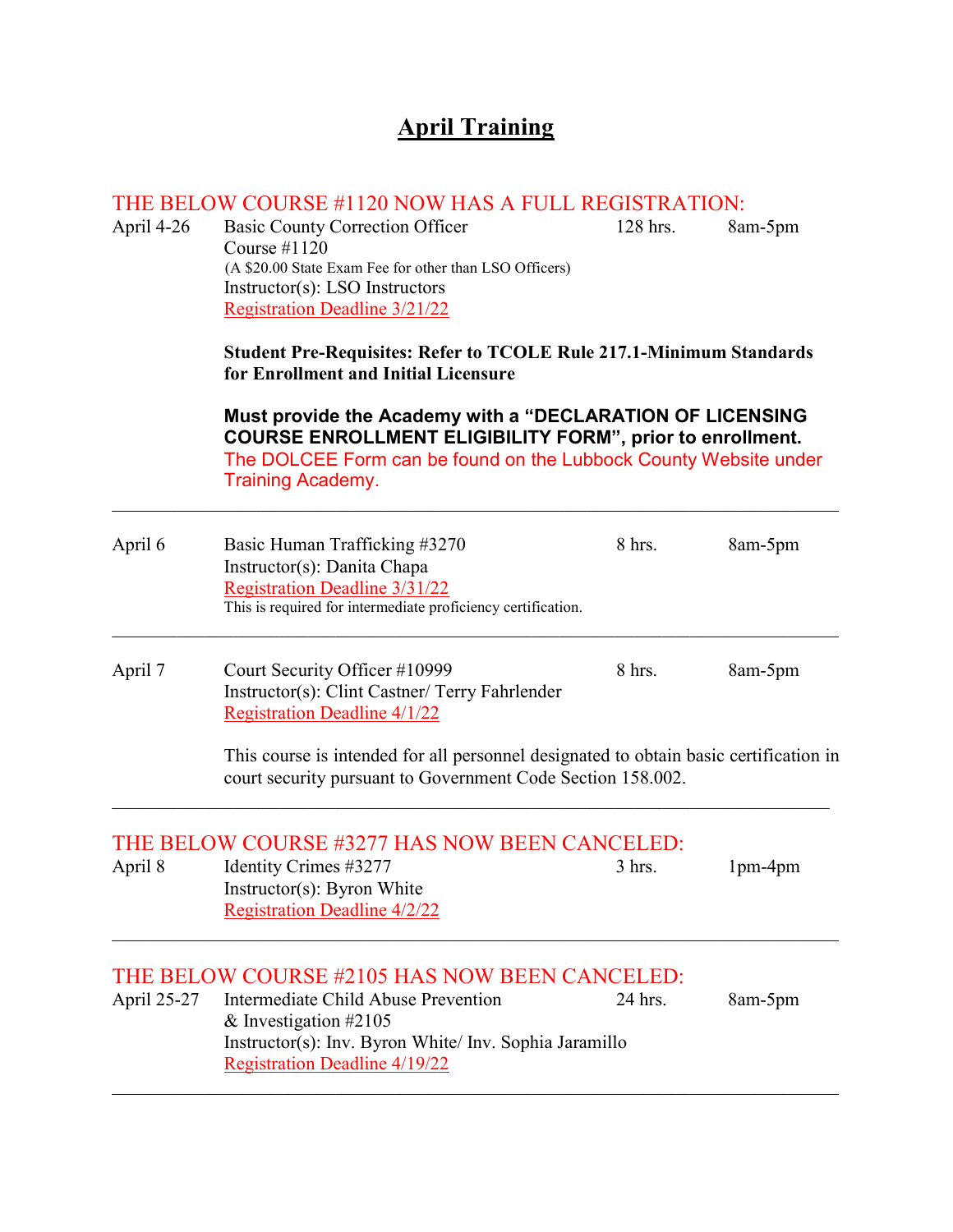# **May Training**

May 9-13 New Investigator/ Detective Course #3280 40 hrs. 8am-5pm Instructor(s): Joe Davis/ Chad Fielding Registration Deadline 5/3/22

This course is designed to instruct a law enforcement officer newly assigned to an investigator/detective role within their agency with skills to help perform that role. Topics to include Interviews and Interrogations; Juvenile, Property, and Person Crimes; Surveillance; Civil Asset Forfeitures; Arson; Sex Crimes; Domestic Violence; Technology Tools; Court Orders, and more.

## **June Training**

| June 3      | Advanced Human Trafficking #3271<br>Instructor(s): Da'Nita Chapa<br>Registration Deadline 5/28/22                                                                               | 4 hrs.     | 8am-12pm |  |  |  |
|-------------|---------------------------------------------------------------------------------------------------------------------------------------------------------------------------------|------------|----------|--|--|--|
|             | Prerequisites: Hold a Basic Texas Peace Officer License or higher                                                                                                               |            |          |  |  |  |
| June 3      | Outlaw Motorcycle Gangs #3289<br>Instructor(s): Joshua Cisneros<br>Registration Deadline 5/28/22                                                                                | 8 hrs.     | 8am-5pm  |  |  |  |
|             | THE BELOW COURSE #1120 NOW HAS A FULL REGISTRATION:                                                                                                                             |            |          |  |  |  |
| June $6-28$ | Basic County Correction Officer<br>Course $\#1120$<br>(A \$20.00 State Exam Fee for other than LSO Officers)<br>Instructor(s): LSO Instructors<br>Registration Deadline 5/23/22 | $128$ hrs. | 8am-5pm  |  |  |  |
|             | <b>Student Pre-Requisites: Refer to TCOLE Rule 217.1-Minimum Standards</b>                                                                                                      |            |          |  |  |  |

for Enrollment and Initial Licensure

Must provide the Academy with a "DECLARATION OF LICENSING COURSE ENROLLMENT ELIGIBILITY FORM", prior to enrollment.